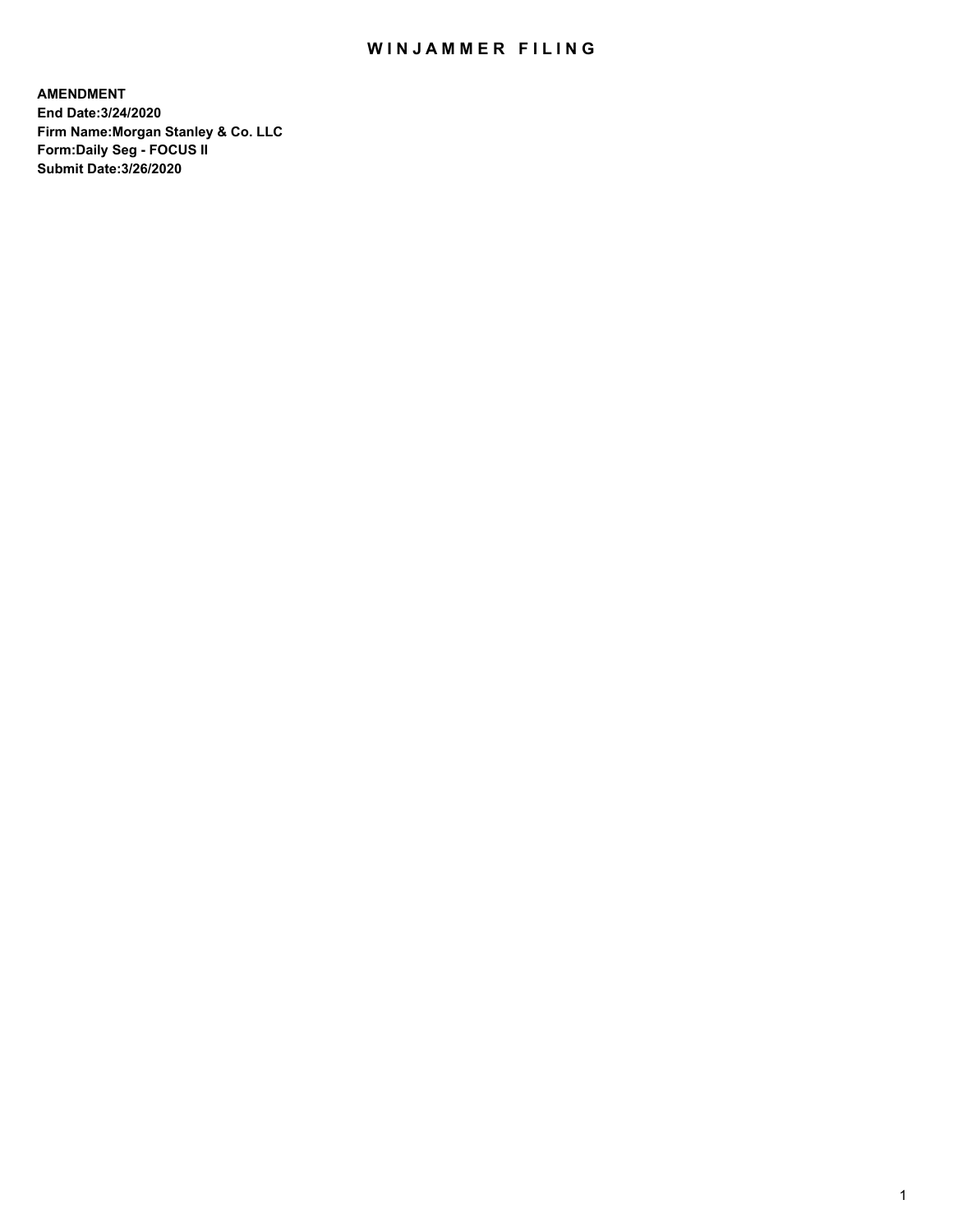**AMENDMENT End Date:3/24/2020 Firm Name:Morgan Stanley & Co. LLC Form:Daily Seg - FOCUS II Submit Date:3/26/2020**

## **Daily Segregation - Cover Page**

| Name of Company                                                                                                                                                                                                                                                                                                                | Morgan Stanley & Co. LLC                                    |
|--------------------------------------------------------------------------------------------------------------------------------------------------------------------------------------------------------------------------------------------------------------------------------------------------------------------------------|-------------------------------------------------------------|
| <b>Contact Name</b>                                                                                                                                                                                                                                                                                                            | <b>Ikram Shah</b>                                           |
| <b>Contact Phone Number</b>                                                                                                                                                                                                                                                                                                    | 212-276-0963                                                |
| <b>Contact Email Address</b>                                                                                                                                                                                                                                                                                                   | Ikram.shah@morganstanley.com                                |
| FCM's Customer Segregated Funds Residual Interest Target (choose one):<br>a. Minimum dollar amount: ; or<br>b. Minimum percentage of customer segregated funds required:% ; or<br>c. Dollar amount range between: and; or<br>d. Percentage range of customer segregated funds required between:% and%.                         | 235,000,000<br><u>0</u><br>0 <sub>0</sub><br>00             |
| FCM's Customer Secured Amount Funds Residual Interest Target (choose one):<br>a. Minimum dollar amount: ; or<br>b. Minimum percentage of customer secured funds required:%; or<br>c. Dollar amount range between: and; or<br>d. Percentage range of customer secured funds required between:% and%.                            | 140,000,000<br><u>0</u><br>0 <sub>0</sub><br>0 <sub>0</sub> |
| FCM's Cleared Swaps Customer Collateral Residual Interest Target (choose one):<br>a. Minimum dollar amount: ; or<br>b. Minimum percentage of cleared swaps customer collateral required:% ; or<br>c. Dollar amount range between: and; or<br>d. Percentage range of cleared swaps customer collateral required between:% and%. | 92,000,000<br><u>0</u><br>0 <sub>0</sub><br>00              |

Attach supporting documents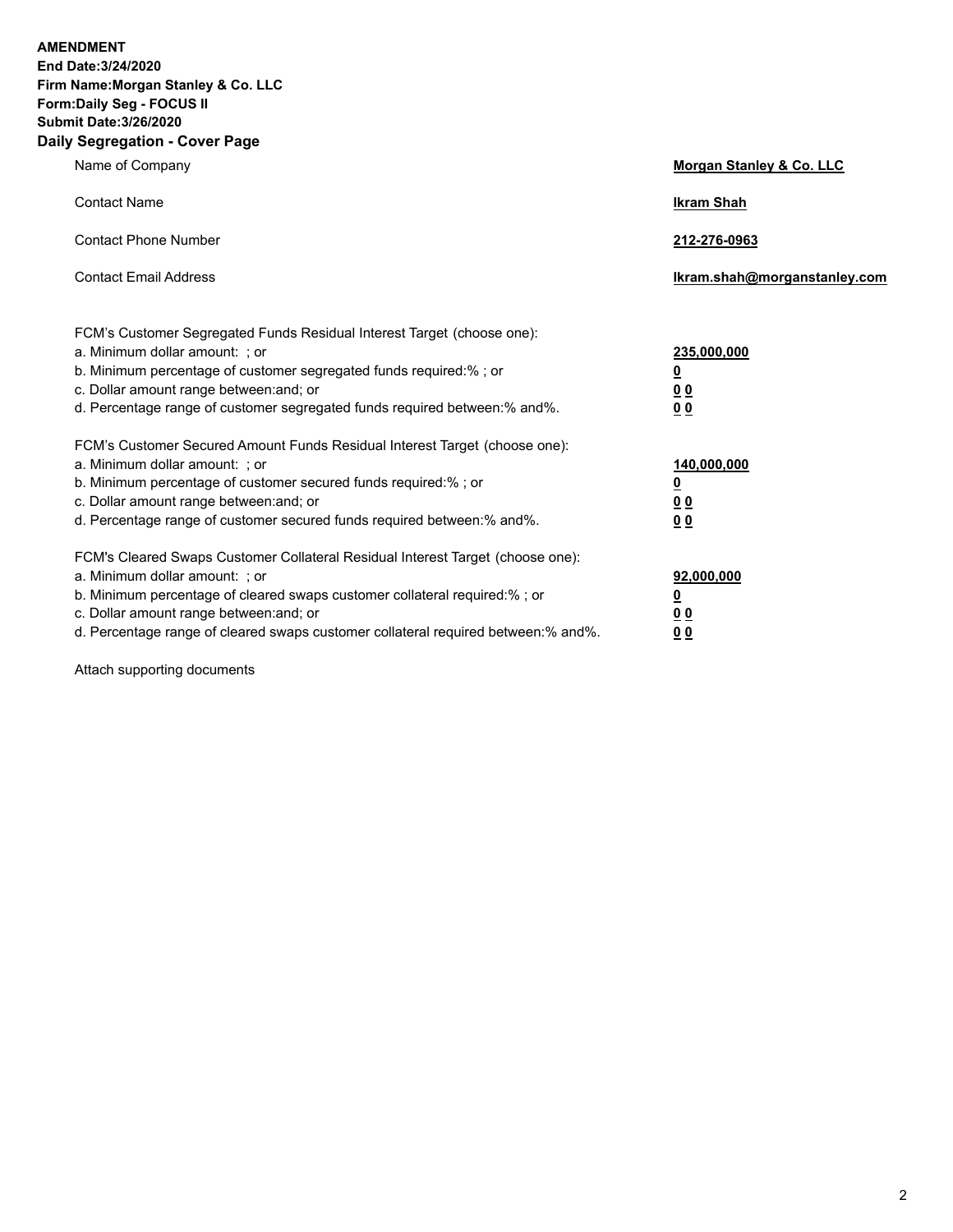|     | <b>AMENDMENT</b><br>End Date: 3/24/2020<br>Firm Name: Morgan Stanley & Co. LLC<br>Form: Daily Seg - FOCUS II<br><b>Submit Date: 3/26/2020</b><br><b>Daily Segregation - Secured Amounts</b> |                                                    |
|-----|---------------------------------------------------------------------------------------------------------------------------------------------------------------------------------------------|----------------------------------------------------|
|     | Foreign Futures and Foreign Options Secured Amounts                                                                                                                                         |                                                    |
| 1.  | Amount required to be set aside pursuant to law, rule or regulation of a foreign<br>government or a rule of a self-regulatory organization authorized thereunder                            | $0$ [7305]                                         |
|     | Net ledger balance - Foreign Futures and Foreign Option Trading - All Customers<br>A. Cash                                                                                                  | 4,728,863,388 [7315]                               |
| 2.  | B. Securities (at market)<br>Net unrealized profit (loss) in open futures contracts traded on a foreign board of trade                                                                      | 2,599,662,732 [7317]<br><u>-569,370,937</u> [7325] |
| 3.  | Exchange traded options                                                                                                                                                                     |                                                    |
|     | a. Market value of open option contracts purchased on a foreign board of trade                                                                                                              | 44,074,500 [7335]                                  |
| 4.  | b. Market value of open contracts granted (sold) on a foreign board of trade<br>Net equity (deficit) (add lines 1.2. and 3.)                                                                | 44,054,648 [7337]<br>6,759,175,035 [7345]          |
| 5.  | Account liquidating to a deficit and account with a debit balances - gross amount                                                                                                           | 382,423,452 [7351]                                 |
|     | Less: amount offset by customer owned securities                                                                                                                                            | -365,766,780 [7352] 16,656,672<br>[7354]           |
| 6.  | Amount required to be set aside as the secured amount - Net Liquidating Equity<br>Method (add lines 4 and 5)                                                                                | 6,775,831,707 [7355]                               |
| 7.  | Greater of amount required to be set aside pursuant to foreign jurisdiction (above) or line<br>6.                                                                                           | 6,775,831,707 [7360]                               |
|     | FUNDS DEPOSITED IN SEPARATE REGULATION 30.7 ACCOUNTS                                                                                                                                        |                                                    |
| 1.  | Cash in banks<br>A. Banks located in the United States                                                                                                                                      | 462,521,900 [7500]                                 |
|     | B. Other banks qualified under Regulation 30.7                                                                                                                                              | 719,248,939 [7520] 1,181,770,839<br>[7530]         |
| 2.  | <b>Securities</b>                                                                                                                                                                           |                                                    |
|     | A. In safekeeping with banks located in the United States                                                                                                                                   | 977,289,253 [7540]                                 |
| 3.  | B. In safekeeping with other banks qualified under Regulation 30.7<br>Equities with registered futures commission merchants                                                                 | 0 [7560] 977,289,253 [7570]                        |
|     | A. Cash<br><b>B.</b> Securities                                                                                                                                                             | 10,891,299 [7580]<br>$0$ [7590]                    |
|     | C. Unrealized gain (loss) on open futures contracts                                                                                                                                         | 860,992 [7600]                                     |
|     | D. Value of long option contracts                                                                                                                                                           | $0$ [7610]                                         |
|     | E. Value of short option contracts                                                                                                                                                          | 0 [7615] 11,752,291 [7620]                         |
| 4.  | Amounts held by clearing organizations of foreign boards of trade                                                                                                                           |                                                    |
|     | A. Cash                                                                                                                                                                                     | $0$ [7640]                                         |
|     | <b>B.</b> Securities                                                                                                                                                                        | $0$ [7650]                                         |
|     | C. Amount due to (from) clearing organization - daily variation<br>D. Value of long option contracts                                                                                        | $0$ [7660]<br>$0$ [7670]                           |
|     | E. Value of short option contracts                                                                                                                                                          | 0 [7675] 0 [7680]                                  |
| 5.  | Amounts held by members of foreign boards of trade                                                                                                                                          |                                                    |
|     | A. Cash                                                                                                                                                                                     | 4,049,266,299 [7700]                               |
|     | <b>B.</b> Securities                                                                                                                                                                        | 1,622,373,479 [7710]                               |
|     | C. Unrealized gain (loss) on open futures contracts                                                                                                                                         | -570,231,928 [7720]                                |
|     | D. Value of long option contracts<br>E. Value of short option contracts                                                                                                                     | 44,074,500 [7730]                                  |
|     |                                                                                                                                                                                             | -44,054,648 [7735] 5,101,427,702<br>[7740]         |
| 6.  | Amounts with other depositories designated by a foreign board of trade                                                                                                                      | $0$ [7760]                                         |
| 7.  | Segregated funds on hand                                                                                                                                                                    | $0$ [7765]                                         |
| 8.  | Total funds in separate section 30.7 accounts                                                                                                                                               | 7,272,240,085 [7770]                               |
| 9.  | Excess (deficiency) Set Aside for Secured Amount (subtract line 7 Secured Statement<br>Page 1 from Line 8)                                                                                  | 496,408,378 [7380]                                 |
| 10. | Management Target Amount for Excess funds in separate section 30.7 accounts                                                                                                                 | 140,000,000 [7780]                                 |
| 11. | Excess (deficiency) funds in separate 30.7 accounts over (under) Management Target                                                                                                          | 356,408,378 [7785]                                 |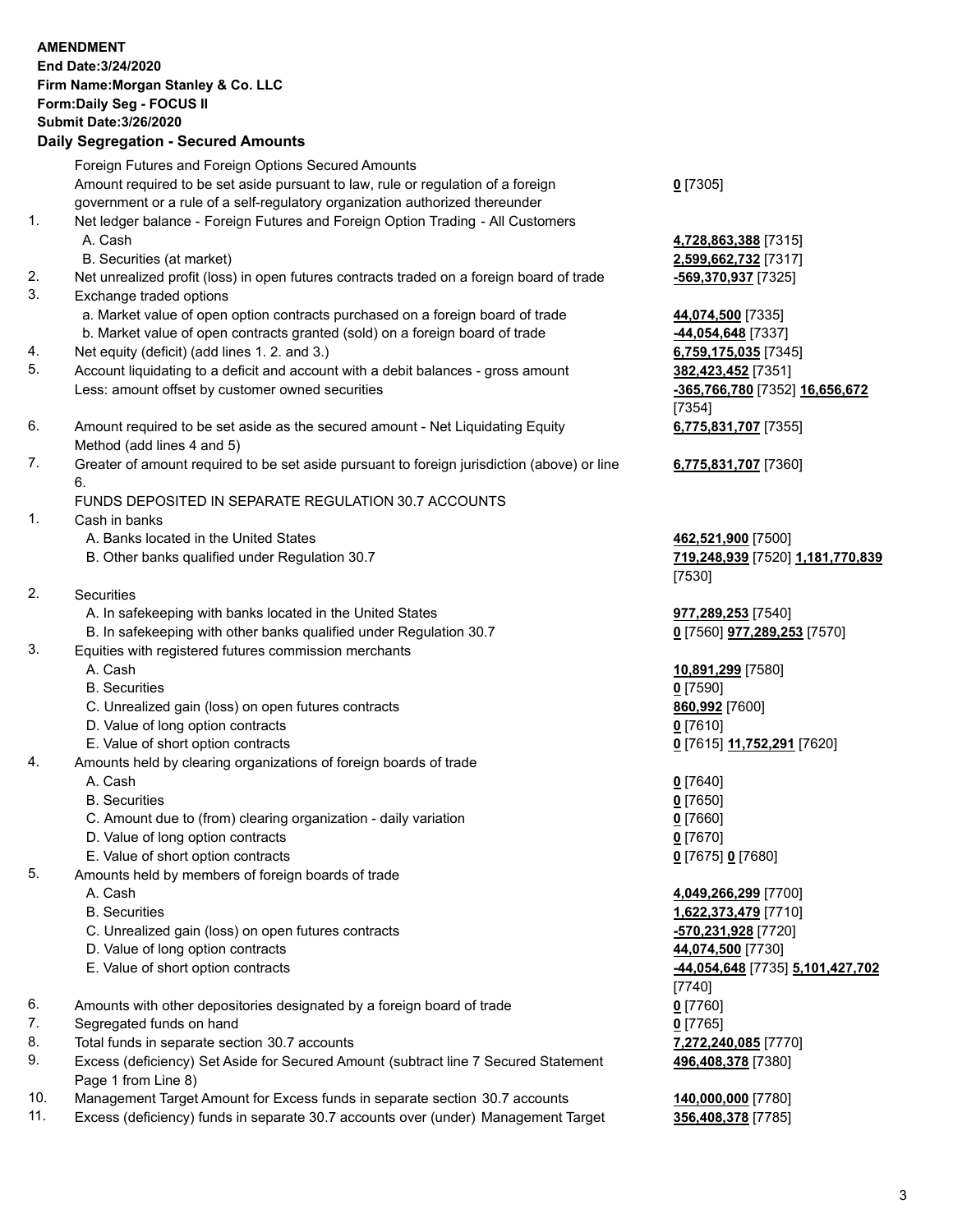|     | <b>AMENDMENT</b>                                                                          |                                  |
|-----|-------------------------------------------------------------------------------------------|----------------------------------|
|     | End Date: 3/24/2020                                                                       |                                  |
|     | Firm Name: Morgan Stanley & Co. LLC                                                       |                                  |
|     | Form: Daily Seg - FOCUS II                                                                |                                  |
|     | <b>Submit Date: 3/26/2020</b>                                                             |                                  |
|     | Daily Segregation - Segregation Statement                                                 |                                  |
|     | SEGREGATION REQUIREMENTS(Section 4d(2) of the CEAct)                                      |                                  |
| 1.  | Net ledger balance                                                                        |                                  |
|     | A. Cash                                                                                   | 15,409,143,756 [7010]            |
|     | B. Securities (at market)                                                                 | 10,010,205,408 [7020]            |
| 2.  | Net unrealized profit (loss) in open futures contracts traded on a contract market        | 4,173,186,768 [7030]             |
| 3.  | Exchange traded options                                                                   |                                  |
|     | A. Add market value of open option contracts purchased on a contract market               | 1,027,488,250 [7032]             |
|     | B. Deduct market value of open option contracts granted (sold) on a contract market       | -931,998,231 [7033]              |
| 4.  | Net equity (deficit) (add lines 1, 2 and 3)                                               | 29,688,025,951 [7040]            |
| 5.  | Accounts liquidating to a deficit and accounts with                                       |                                  |
|     | debit balances - gross amount                                                             | 1,528,870,981 [7045]             |
|     | Less: amount offset by customer securities                                                | -1,501,664,139 [7047] 27,206,842 |
|     |                                                                                           | [7050]                           |
| 6.  | Amount required to be segregated (add lines 4 and 5)                                      | 29,715,232,793 [7060]            |
|     | FUNDS IN SEGREGATED ACCOUNTS                                                              |                                  |
| 7.  | Deposited in segregated funds bank accounts                                               |                                  |
|     | A. Cash                                                                                   | 4,865,394,424 [7070]             |
|     | B. Securities representing investments of customers' funds (at market)                    | $0$ [7080]                       |
|     | C. Securities held for particular customers or option customers in lieu of cash (at       | 2,451,643,221 [7090]             |
| 8.  | market)<br>Margins on deposit with derivatives clearing organizations of contract markets |                                  |
|     | A. Cash                                                                                   | 14,723,482,287 [7100]            |
|     | B. Securities representing investments of customers' funds (at market)                    | $0$ [7110]                       |
|     | C. Securities held for particular customers or option customers in lieu of cash (at       | 7,558,562,187 [7120]             |
|     | market)                                                                                   |                                  |
| 9.  | Net settlement from (to) derivatives clearing organizations of contract markets           | 1,242,905,188 [7130]             |
| 10. | Exchange traded options                                                                   |                                  |
|     | A. Value of open long option contracts                                                    | 1,027,488,250 [7132]             |
|     | B. Value of open short option contracts                                                   | -931,998,231 [7133]              |
| 11. | Net equities with other FCMs                                                              |                                  |
|     | A. Net liquidating equity                                                                 | 9,287,658 [7140]                 |
|     | B. Securities representing investments of customers' funds (at market)                    | $0$ [7160]                       |
|     | C. Securities held for particular customers or option customers in lieu of cash (at       | $0$ [7170]                       |
|     | market)                                                                                   |                                  |
| 12. | Segregated funds on hand                                                                  | $0$ [7150]                       |
| 13. | Total amount in segregation (add lines 7 through 12)                                      | 30,946,764,984 [7180]            |
| 14. | Excess (deficiency) funds in segregation (subtract line 6 from line 13)                   | 1,231,532,191 [7190]             |

- 
- 15. Management Target Amount for Excess funds in segregation<br>16. Excess (deficiency) funds in segregation over (under) Management Target Amount **235,000,000** [7198] Excess (deficiency) funds in segregation over (under) Management Target Amount Excess

**996,532,191** [7198]